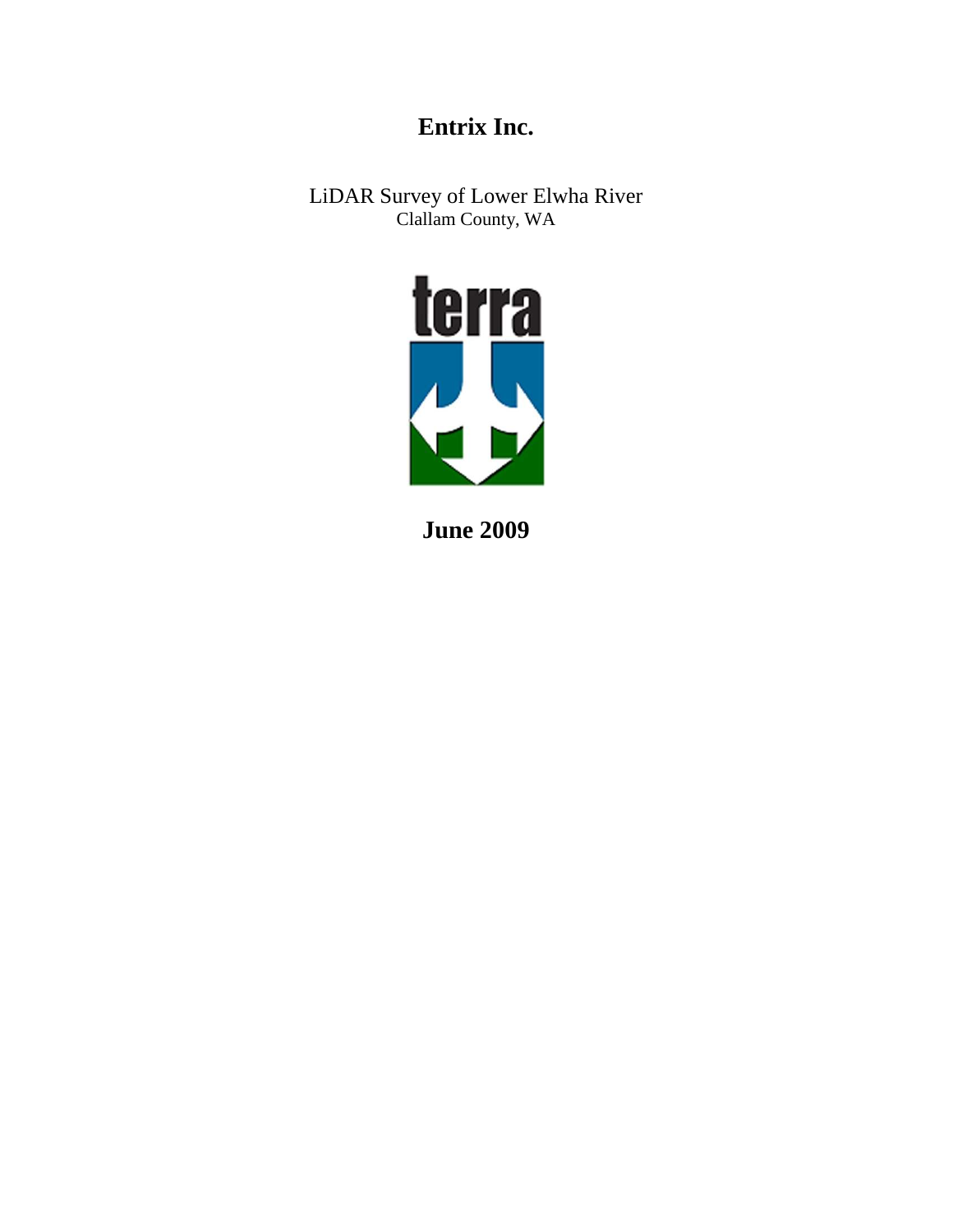### **Summary**

LiDAR data and digital aerial photography was collected by TRSI over the Lower Elwha River Project Area in Clallam County, WA from April 4<sup>th</sup> to April 6<sup>th</sup>, 2009. Additional GPS control data was collected on April  $20^{th}$ , 2009.

Project Size: 91.66 km<sup>2</sup> Projection: NAD 1983 HARN State Plane Washington North Zone Datum: NAVD 1988 Delivery Unit: U.S. Survey Feet (USFT)



**Figure 1. Lower Elwha River Project Boundary showing ground survey locations.**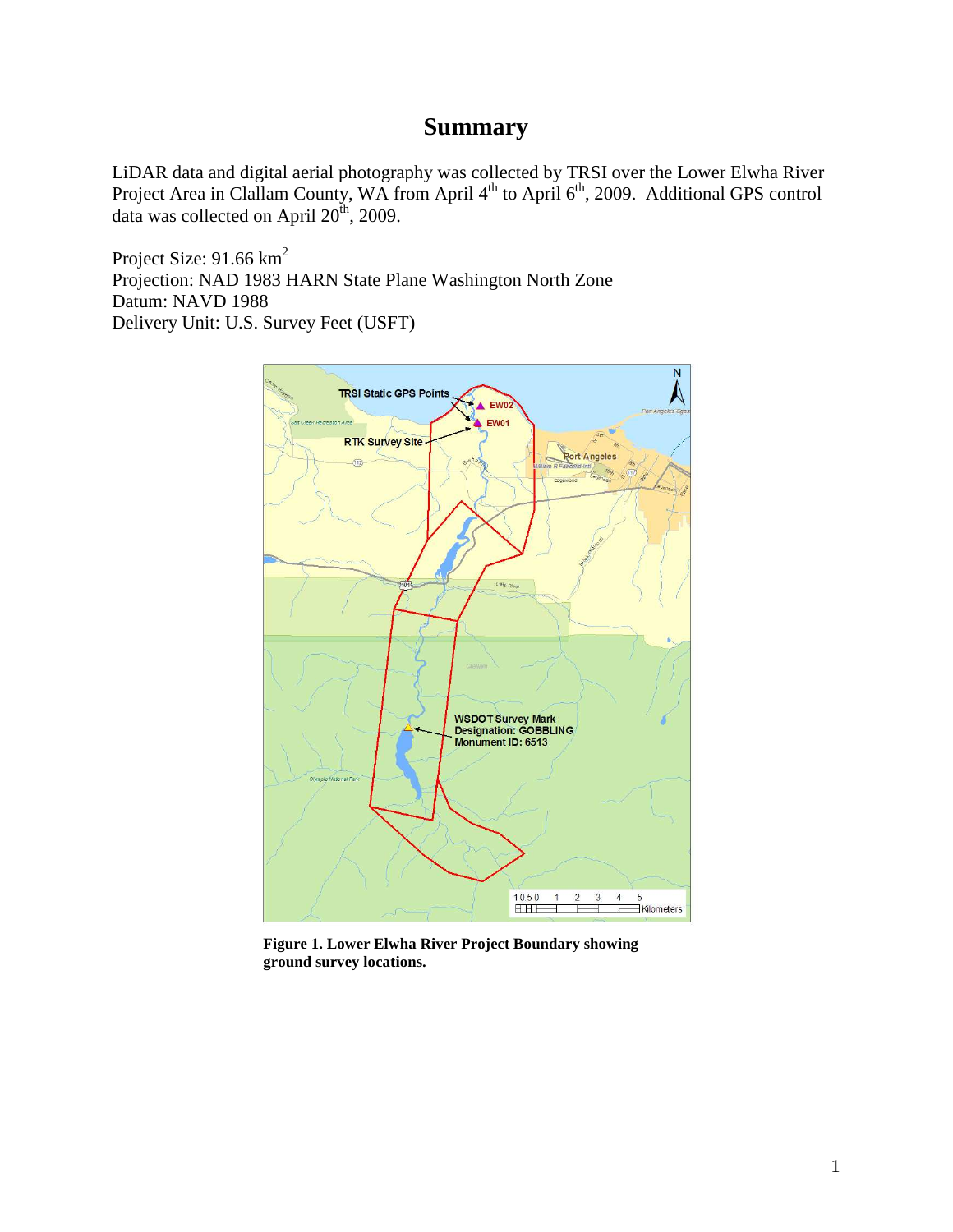## **Project Specifications**

#### **LiDAR Accuracy**

• LiDAR to have a relative accuracy of better than  $+/- 15$ cm on hard surfaces and an absolute accuracy better than 30cm

#### **Control**

• Acquire a total of 25 ground validation control points, including static GPS control points as well as RTK points

### **Deliverables**

#### **LiDAR**

- 1 ft DEM ASCII file format
- 1 ft DSM ASCII file format
- Ground classed ground LiDAR points ASCII file format

A list of the file deliverables is available in Entrix\_LowerElwhaRiver\_Manifest.txt. Metadata for each deliverable has also been provided. These files have been checked to be sure they meet the standards of the deliverables.

### **Calibration**

Calibration flights were flown during data acquisition over the Port Angeles airport in Washington, U.S.A. These flights were conducted by flying perpendicular directions over the airport runway. These flightlines were used to calibrate the LiDAR data and correct for roll, pitch and heading variations between flights. A base station pass was also carried out to solve for range scale. Additional control points throughout the project area were checked against derived calibration values to confirm the validity of the LiDAR data.

### **Data Checks and Accuracy Verification**

TRSI collected 22 RTK points in the project area. These points were used to calibrate the LiDAR point cloud and check the accuracy of the LiDAR points. Table 1 below shows the difference between the LiDAR DEM elevations and the RTK point elevations for each individual RTK point. Table 2 provides a summary of the accuracy statistics for RTK points. The results indicate that the LiDAR DEM provided by TRSI achieved a relative accuracy better than  $+/-15$ cm and an absolute accuracy within +/- 30 cm.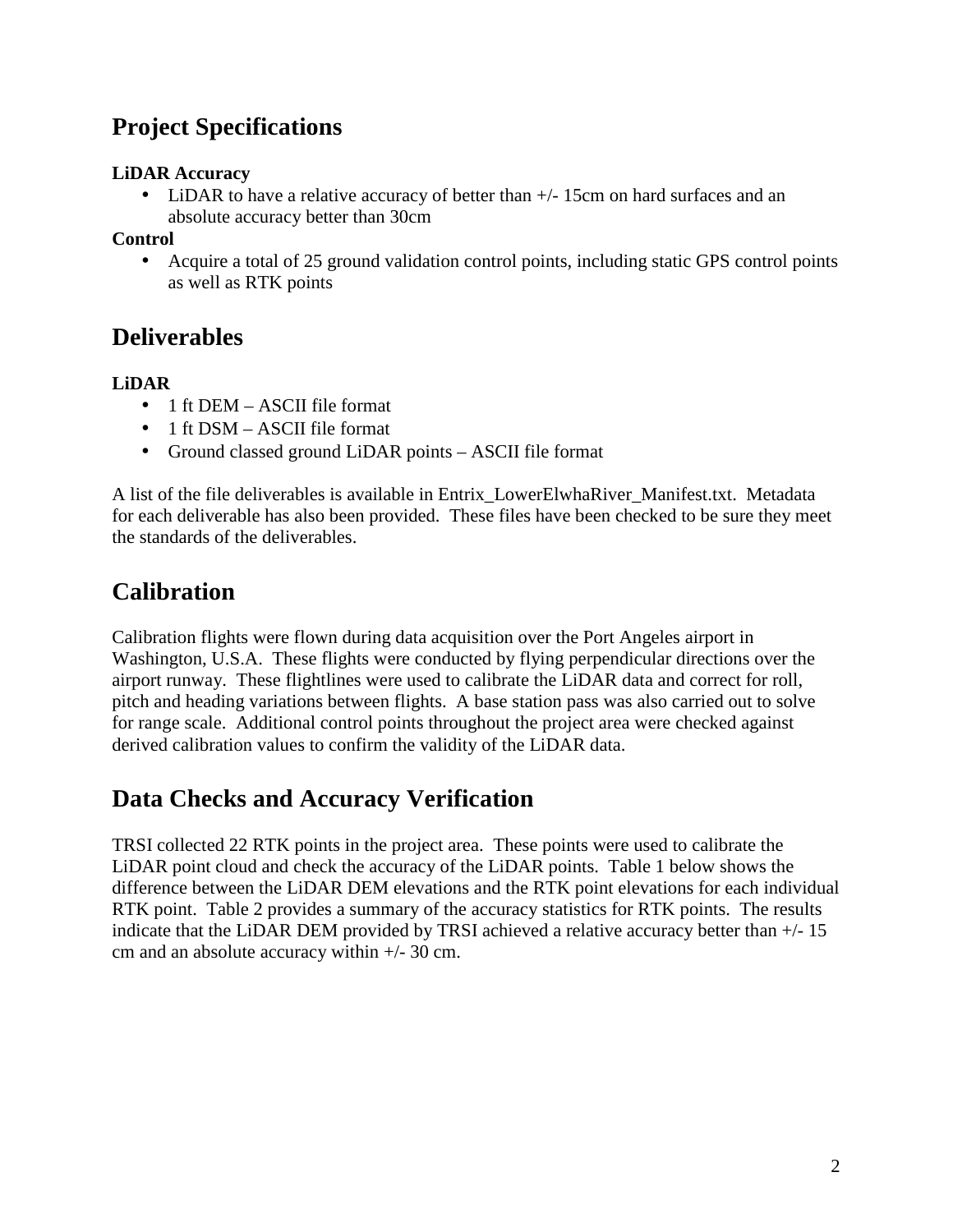| <b>Number</b> | <b>Easting (USFT)</b> | <b>Northing (USFT)</b> | <b>Control z</b><br>(USFT) | <b>LiDAR z</b><br>(USFT) | Dz (USFT) | $\mathbf{D}\mathbf{z}$ (m) |
|---------------|-----------------------|------------------------|----------------------------|--------------------------|-----------|----------------------------|
| <b>PN200</b>  | 975582.239            | 426069.533             | 27.352                     | 27.220                   | $-0.132$  | $-0.040$                   |
| PN201         | 975538.150            | 426097.887             | 24.915                     | 24.760                   | $-0.155$  | $-0.047$                   |
| <b>PN202</b>  | 975471.816            | 426128.637             | 23.179                     | 22.620                   | $-0.559$  | $-0.170$                   |
| PN203         | 975439.492            | 426168.266             | 21.476                     | 21.180                   | $-0.296$  | $-0.090$                   |
| <b>PN204</b>  | 975416.094            | 426217.276             | 21.768                     | 21.460                   | $-0.308$  | $-0.094$                   |
| <b>PN205</b>  | 975394.202            | 426263.690             | 21.608                     | 21.420                   | $-0.188$  | $-0.057$                   |
| <b>PN206</b>  | 975366.333            | 426275.533             | 20.276                     | 19.980                   | $-0.296$  | $-0.090$                   |
| <b>PN207</b>  | 975381.963            | 426197.383             | 20.823                     | 20.440                   | $-0.383$  | $-0.117$                   |
| <b>PN208</b>  | 975426.148            | 426146.165             | 21.450                     | 21.030                   | $-0.420$  | $-0.128$                   |
| <b>PN209</b>  | 975449.857            | 426128.737             | 21.302                     | 21.120                   | $-0.182$  | $-0.055$                   |
| PN210         | 975465.651            | 426112.602             | 23.468                     | 22.940                   | $-0.528$  | $-0.161$                   |
| PN211         | 975487.597            | 426086.279             | 27.319                     | 27.060                   | $-0.259$  | $-0.079$                   |
| PN212         | 975504.574            | 426064.713             | 29.117                     | 28.710                   | $-0.407$  | $-0.124$                   |
| PN213         | 975537.677            | 426054.844             | 32.064                     | 31.540                   | $-0.524$  | $-0.160$                   |
| PN214         | 975589.686            | 426046.676             | 26.099                     | 25.810                   | $-0.289$  | $-0.088$                   |
| PN215         | 975636.195            | 426037.224             | 25.328                     | 25.100                   | $-0.228$  | $-0.069$                   |
| PN216         | 975679.067            | 426020.572             | 23.891                     | 23.680                   | $-0.211$  | $-0.064$                   |
| PN217         | 975607.962            | 425967.709             | 25.095                     | 24.760                   | $-0.335$  | $-0.102$                   |
| <b>PN218</b>  | 975602.614            | 425896.592             | 22.339                     | 22.140                   | $-0.199$  | $-0.061$                   |
| PN219         | 975585.128            | 425871.758             | 21.079                     | 20.980                   | $-0.099$  | $-0.030$                   |
| <b>PN220</b>  | 975619.017            | 425887.626             | 22.703                     | 22.440                   | $-0.263$  | $-0.080$                   |
| PN221         | 975656.454            | 425841.888             | 22.579                     | 22.360                   | $-0.219$  | $-0.067$                   |

**Table 1. LiDAR control report for RTK points.** 

|                          | <b>USFT</b> | <b>Meters</b> |
|--------------------------|-------------|---------------|
| <b>Average dz</b>        | $-0.295$    | $-0.090$      |
| <b>Minimum dz</b>        | $-0.559$    | $-0.170$      |
| <b>Maximum dz</b>        | $-0.099$    | $-0.030$      |
| <b>Average magnitude</b> | 0.295       | 0.090         |
| <b>Root mean square</b>  | 0.321       | 0.098         |
| <b>Std deviation</b>     | 0.129       | 0.039         |

**Table 2. LiDAR control report summary for RTK points.** 

### **Static Control**

TRSI collected three static GPS control points within the project area. Table 3 displays the difference between the LiDAR DEM elevations and the static GPS control point elevations. Table 4 provides a summary of these statistics. The CORS stations NEAH (Neah Bay) and PABH (Pacific Beach) were used to process the static GPS points. Each static setup consisted of a dual frequency Ashtech ZXtreme GPS receiver with a corresponding Ashtech Geodetic IV antenna setup.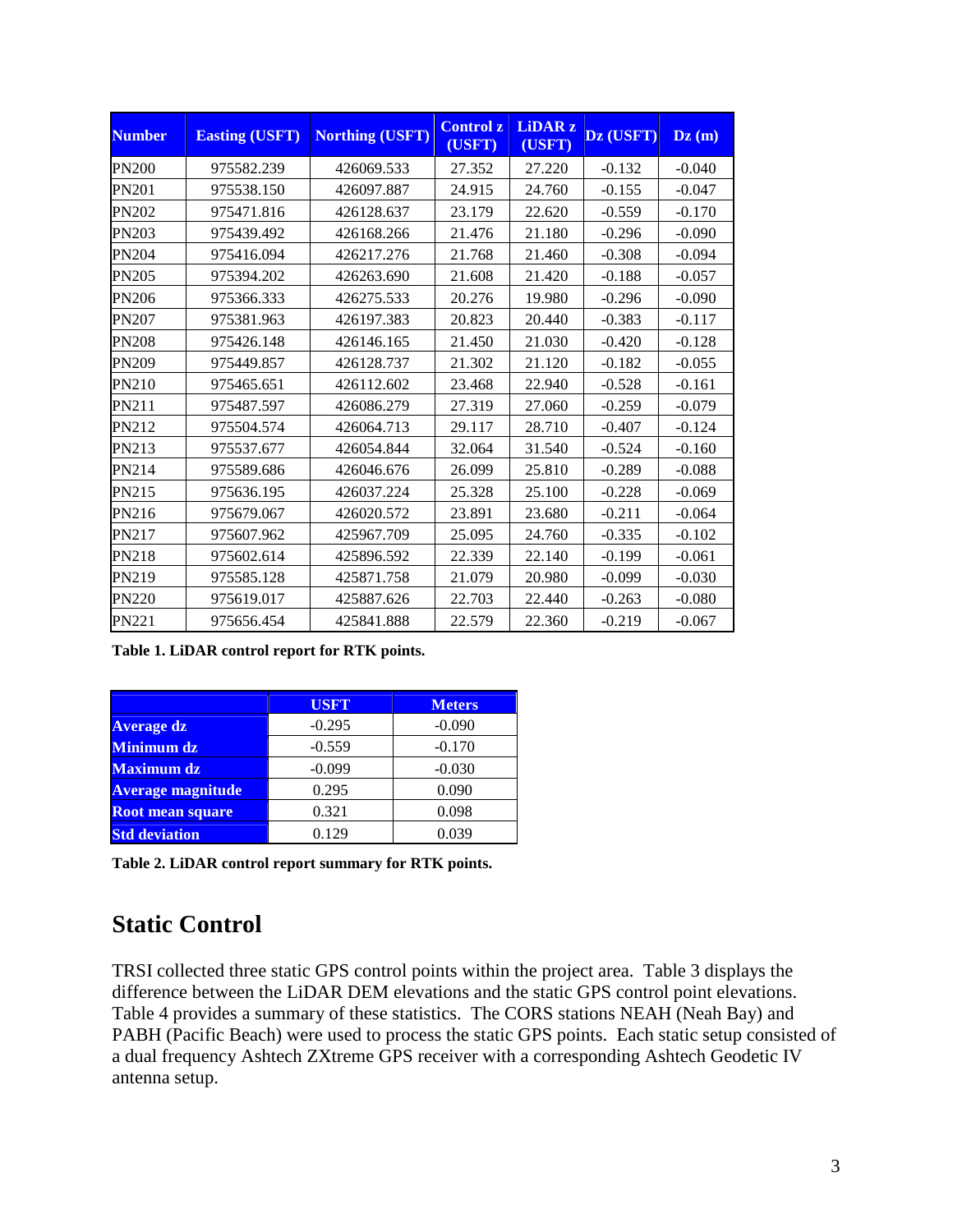



Figure 2. TRSI Static GPS point EW01. Figure 3. TRSI Static GPS point EW02.



**Figure 4. WSDOT Benchmark. Designation: GOBBLING; Monument ID: 6513** 

| <b>Number</b> | <b>Description</b>        | <b>Easting (USFT)</b> | Northing (USFT) | Control z LiDAR z<br>(USFT) | (USFT)  | Dz (USFT) | $\mathbf{Dz}(\mathbf{m})$ |
|---------------|---------------------------|-----------------------|-----------------|-----------------------------|---------|-----------|---------------------------|
| 6513          | <b>WSDOT</b><br>Benchmark | 963201.162            | 377856.296      | 616.515                     | 616.380 | $-0.135$  | $-0.041$                  |
| EW01          | <b>TRSI</b> Static        | 975591.740            | 426062.725      | 27.116                      | 26.900  | $-0.216$  | $-0.066$                  |
| EW02          | TRSI Static               | 976124.239            | 428751.344      | 23.524                      | 23.360  | $-0.164$  | $-0.050$                  |

**Table 3. LiDAR control report for static GPS control points.**